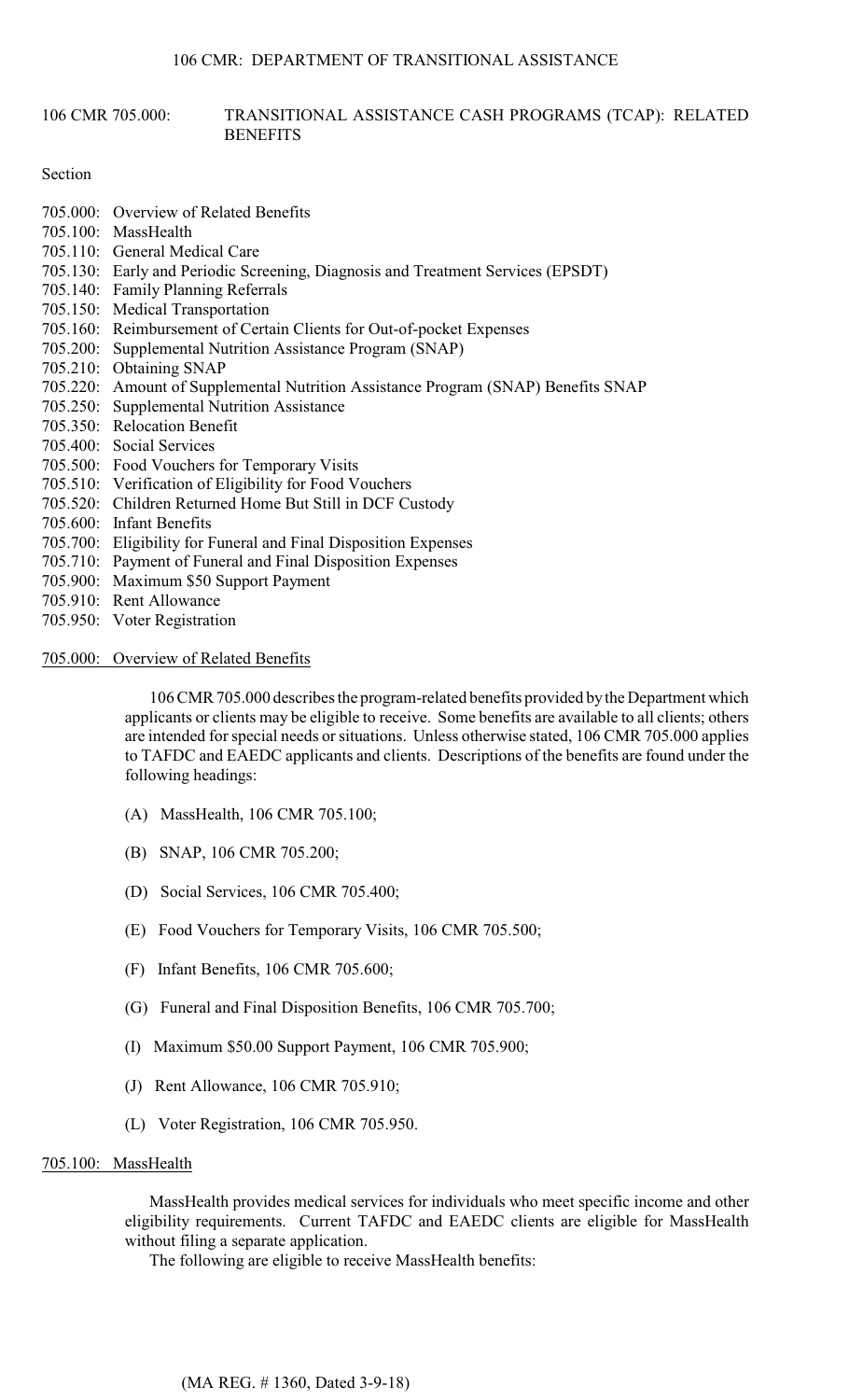### 705.100: continued

(A) Extended MassHealth Eligibility Subsequent to Termination of TAFDC or EAEDC. Members of a TAFDC or EAEDC assistance unit whose TAFDC or EAEDC assistance has been terminated shall receive MassHealth until a determination of ineligibility is made by MassHealth.

(B) Extension of MassHealth after the TAFDC Termination for Employment Reasons

(1) Members of a TAFDC assistance unit who are ineligible for TAFDC remain eligible for MassHealth for the 12-calendar-month period beginning with the month in which the family becomes ineligible for TAFDC provided that the unit:

(a) continues to include a child who meets the age requirements provided in 106 CMR 703.220: *TAFDC Dependent Child: Younger than 18 Years Old* and 703.230: *TAFDC Dependent Child: 18 years of Age*) of a dependent child getting TAFDC;

(b) became ineligible for TAFDC because of an income increase from the grantee's work; and

(c) has a member who continues to work.

(C) EAEDC Medical Assistance.

(1) The EAEDC program provides EAEDC medical assistance (*i.e*., limited medical services) to applicants and clients of EAEDC. These services shall be specified in MassHealth regulations of the Division of Medical Assistance.

(2) Certain clients of EAEDC may also be eligible for MassHealth in accordance with the MassHealth regulations of the Division of Medical Assistance.

A client is ineligible for EAEDC Medical Assistance if he or she receives benefits under MassHealth.

### 705.110: General Medical Care

All cash grantees receive MassHealth cards, which may be used to obtain medical services for the listed members of his or her assistance units, subject to MassHealth regulations of the Division of Medical Assistance.

The Department must provide the grantee with information about where to obtain medical care, if necessary.

### 705.130: Early and Periodic Screening, Diagnosis and Treatment Services (EPSDT)

The purpose of EPSDT is to provide all persons in the assistance unit younger than 21 years old the opportunity for preventive health care, including medical checkups, immunizations, and dental checkups. A full description of the EPSDT program is provided in MassHealth regulations of the Division of Medical Assistance.

# 705.140: Family Planning Referrals

 The purpose of family planning is to help members of the assistance unit obtain counseling and medical services related to having or not having children. Participation in this is voluntary. All TAFDC clients are eligible for family planning referrals and must be informed of the program. MassHealth pays for medical services related to family planning.

### 705.150: Medical Transportation

Medical transportation is a benefit provided by MassHealth in accordance with its regulations.

# 705.160: Reimbursement of Certain Clients for Out-of-pocket Expenses

(A) Requirements. The following individuals shall be entitled to reimbursement by MassHealth for certain medical expenses:

- (1) An individual who:
	- (a) was denied SSI benefits by the Social Security Administration (SSA); and

(b) the initial SSA decision was overturned through the reconsideration process, administrative hearing, Appeals Counsel review, Federal Court review, or reopening under SSA rules on administrative finality.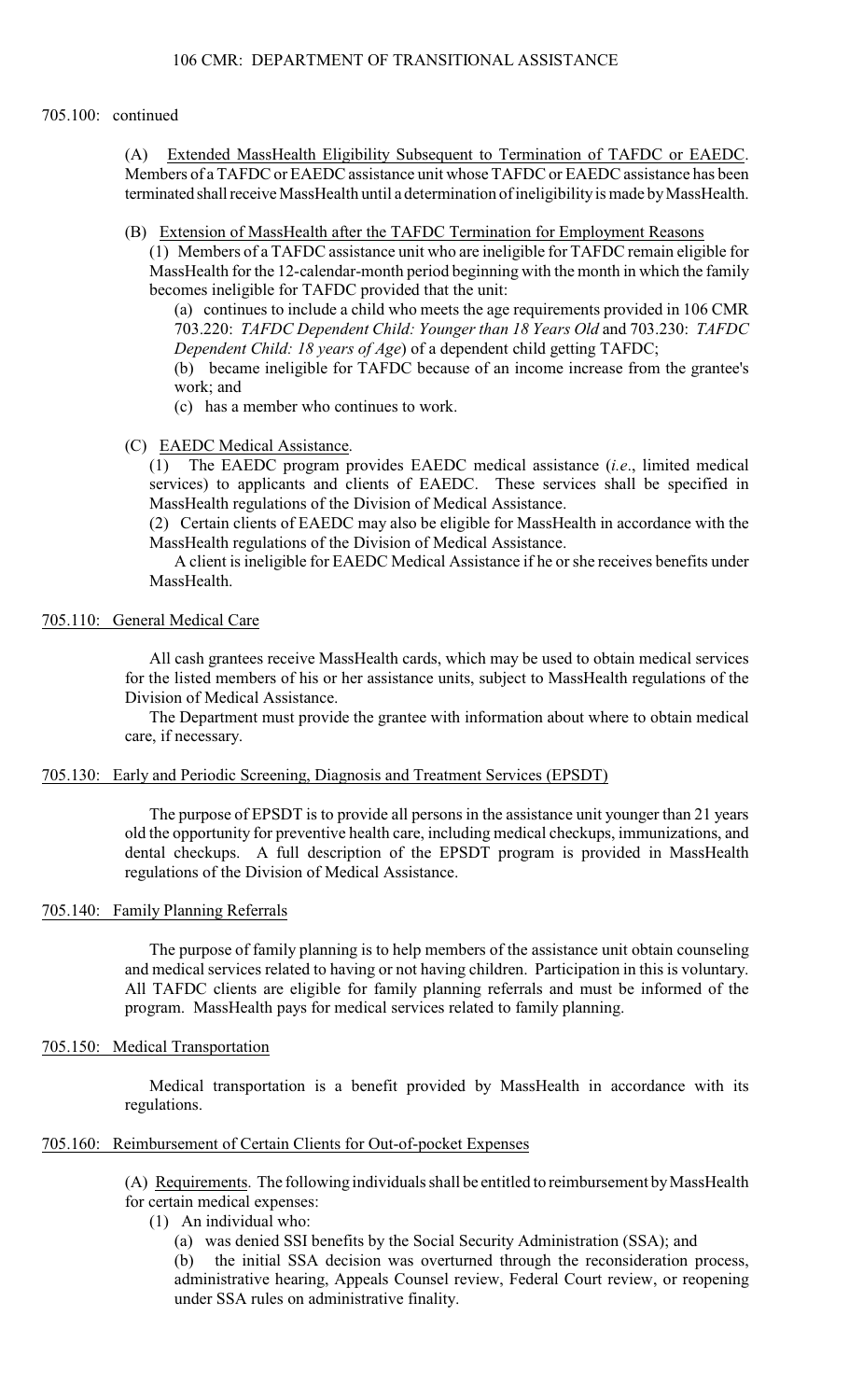### 705.160: continued

- (2) An individual who:
	- (a) was denied TAFDC benefits by the Department (DTA); and
	- (b) has had his or her initial DTA decision overturned by a subsequent decision by DTA, DTA's fair hearing process, or the judicial review process.

Reimbursement is limited to bills that are incurred on or after the date of initial MassHealth eligibility, and that are paid between the date of the erroneous application decision and the date on which the client is notified of MassHealth eligibility. The bill must have been paid by the client or spouse, or the parent or legal guardian of a minor client.

Reimbursement under 106 CMR 705.160 is for amounts actually paid for care or services that would have been covered under MassHealth had eligibility been determined correctly even though those amounts may exceed the MassHealth rate. Prior to reimbursing a client for care or services that would have needed prior approval, the Department may require that the client submit medical evidence for consideration under the prior approval standards. Reimbursement is available even though the medical care or services were furnished by a provider who does not participate in MassHealth.

(B) Verification. Persons asking for reimbursement must provide MassHealth with:

- (1) A bill for medical services that includes:
	- (a) the provider's name;
	- (b) a description of the services provided; and
	- (c) the date the service was provided; and
- (2) Proof of payment of the bill presented, such as a canceled check or receipt.

SSI clients must also provide documents from the Social Security Administration establishing the dates of application and denial.

# 705.200: Supplemental Nutrition Assistance Program (SNAP)

The purpose of SNAP is to ensure adequate nutrition for low income households. The program is administered by the Department.

### 705.210: Obtaining SNAP

(A) An applicant or client may also apply for and be eligible for SNAP benefits. The worker must ask whether the applicant wants to apply for SNAP, and if so, must ensure that the application is processed appropriately. When all the members of the SNAP household are receiving TAFDC and/or SSI benefits, the household is categorically eligible for SNAP. *See*  106 CMR 365.180: *Categorically Eligible Households*.

#### 705.220: Amount of Supplemental Nutrition Assistance Program (SNAP) Benefits

The amount of SNAP benefits an assistance unit is eligible for depends upon the amount of income available to it, including the monthly cash grant. When there is a change in the grant, or in the assistance unit, there may be a corresponding change in the SNAP benefits.

#### 705.250: Supplemental Nutrition Assistance

 benefits to certain households receiving Non-public Assistance (NPA) SNAP benefits. These (A) Requirements. The Department provides Supplemental Nutrition Assistance (SNA) households must meet the criteria 106 CMR 705.250(A)(1) through (4) to be eligible:

(1) receive NPA SNAP benefits, this is met once the household has received its first cyclical month's issuance;

(2) be categorically eligible for TANF assistance (*see* 106 CMR 365.180(A)(4)(a) through (c));

(3) contain no household member who is an active TAFDC client; and

(4) contain at least one parent or caretaker relative who is working and who is a citizen or meets the noncitizen requirements provided in 106 CMR 703.430 as follows:

(a) for a single-parent or caretaker-relative household, the parent or caretaker relative must be working: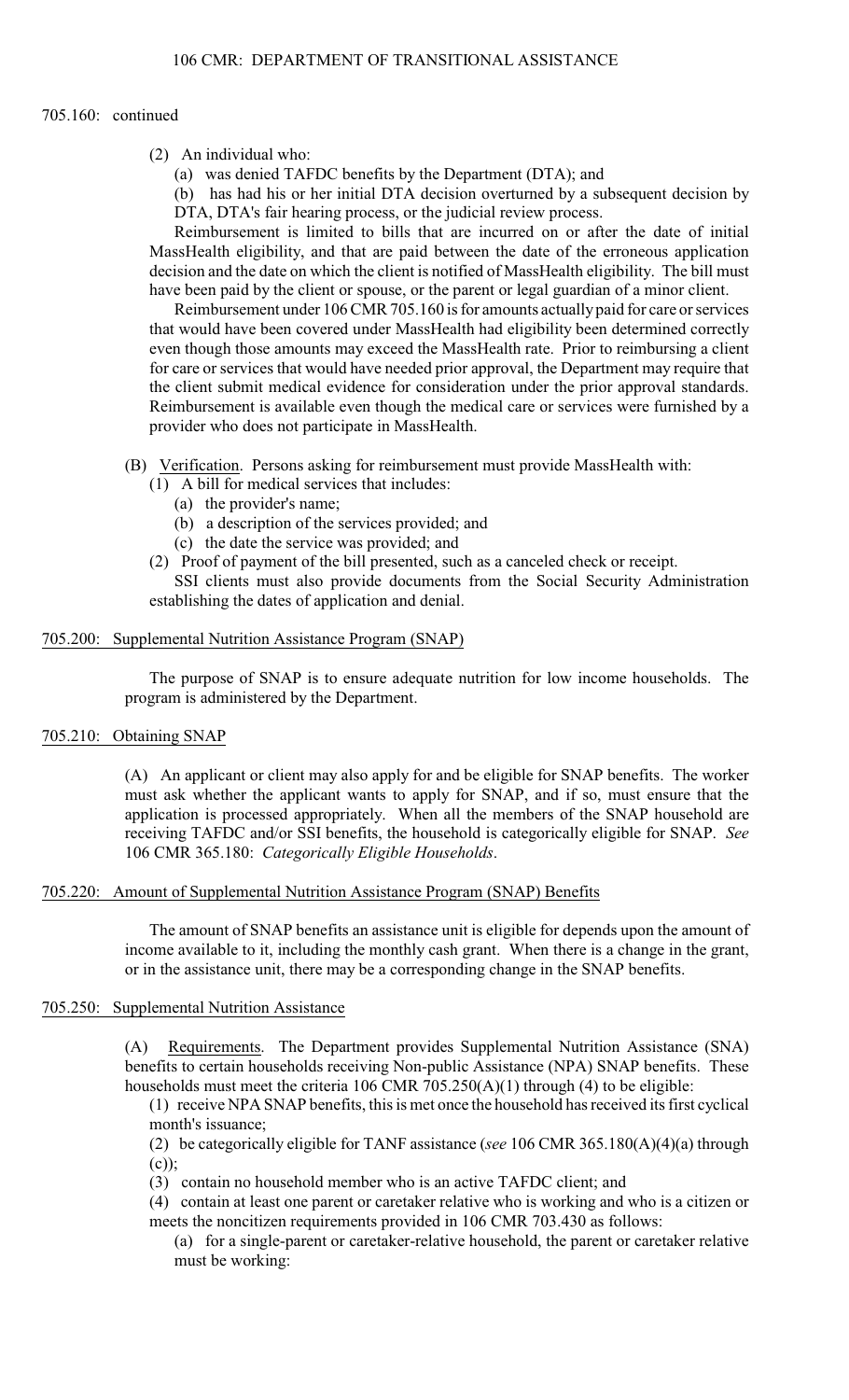#### 705.250: continued

(i) at least 30 hours per week, if the household does not contain a child younger than six years old; or

 (ii) at least 20 hours per week, if the household contains a child younger than six years old;

(b) for a household that contains two parents or two caretaker relatives:

(i) if one of the parents or caretaker relatives is not a citizen and does not meet the noncitizen requirements provided in 106 CMR 703.430: *TAFDC Noncitizen Status*, the parent or caretaker relative, who is a citizen or meets the noncitizen requirements provided in 106 CMR 703.430: *TAFDC Noncitizen Status*, must be working at least 30 hours per week; or

 (ii) if one of the parents or caretaker relatives is disabled, either parent or caretaker relative, who is a citizen or meets the noncitizen requirements provided in 106 CMR 703.430: *TAFDC Noncitizen Status*, must be working at least 30 hours per week;

(c) for a household with two parents:

(i) if both parents are citizens or meet the noncitizen requirements provided in 106 CMR 703.430: *TAFDC Noncitizen Status*; and

(ii) if neither parent is disabled, at least one parent must be working at least 30 hours per week and the combined work hours for both parents must be at least 55 hours per week; or

(d) for a household with two caretaker relatives:

(i) if both caretaker relatives are citizens or meet the noncitizen requirements provided in 106 CMR 703.430: *TAFDC Noncitizen Status*, and

(ii) if neither caretaker relative is disabled, at least one caretaker relative must be working at least 30 hours per week.

Eligibility for these benefits will be determined on a monthly basis and may be subject to a maximum income level as determined by the Department.

(B) Available Benefits. SNA benefits are subject to appropriation and will be in an amount determined by the Department.

### 705.350: Relocation Benefit

(A) Requirements. A relocation benefit of up to \$1000 for securing permanent housing may be provided to:

 (1) a TAFDC assistance unit or an EAEDC family assistance unit that has been in a temporary emergency shelter for 60 days or more;

(2) a TAFDC assistance unit that has been in a domestic violence shelter for 60 days or more; or

(3) a teen parent, 18 or 19 years of age, in a teen structured living program for 60 days or more who meets the conditions for living independently as specified in 106 CMR 703.184: *TAFDC Teen Parent Living Independently*.

(B) Available Benefits. The relocation benefit is for expenses directly related to the assistance unit's inability to secure permanent housing. Such expenses include, but are not limited to: advance rent, security deposit, rent arrearage, utility arrearages or deposit, storage, and moving expenses. A signed statement from the landlord or vendor indicating the amount due is required. The relocation benefit must be in the form of vendor payments. The assistance unit may not receive the relocation benefit more than once in a 12-month period.

## 705.400: Social Services

 children and strengthening families to eligible clients. The worker must refer applicants and The Department of Children and Families (DCF) provides specific services for protecting clients to the DCF for services when asked or the need for services is noted.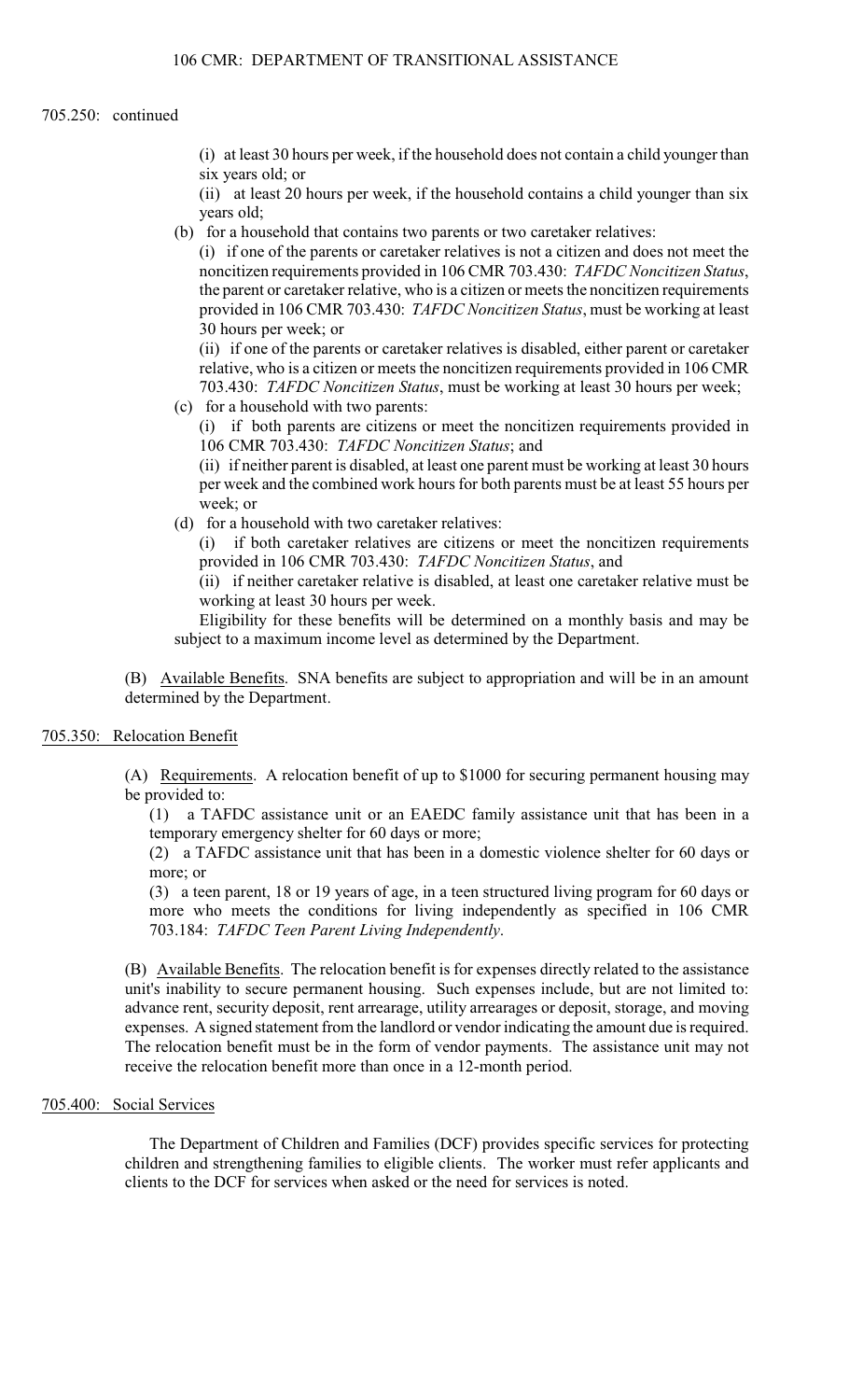## 106 CMR: DEPARTMENT OF TRANSITIONAL ASSISTANCE

#### 705.500: Food Vouchers for Temporary Visits

 is expected to remain in the home for a period of more than 30 consecutive days, and meets all A child who is in the care or custody of a Department of the Commonwealth or a licensed private agency who does not meet the requirements of 106 CMR 703.330: *TAFDC Living Arrangement* is ineligible for TAFDC, unless he or she has returned to the home of a relative, other applicable TAFDC requirements.

When this child returns to the home of a relative for a period of 30 days or less, the worker must, if the relative requests, issue a food voucher at the rate of \$1.80 per day for the number of days the child will be in the home, if:

(A) The relative is currently receiving TAFDC; or

(B) The relative is a former client of TAFDC who became ineligible, as a result of the removal of the child from the home, and who currently meets the financial eligibility requirements of the SNAP, MassHealth, or other Department programs.

### 705.510: Verification of Eligibility for Food Vouchers

Eligibility for food vouchers under 106 CMR 705.500 must be verified by:

(A) Advance written notice from the appropriate Department of the Commonwealth or licensed private agency of the timing and duration of the child's visit; and

(B) Confirmation by the Department of the Commonwealth or licensed private agency that no payment will be made to the foster family or group-care facility for that same time period.

# 705.520: Children Returned Home but Still in DCF Custody

(A) Requirements. A child who returns to the home of the relative from the care or custody of a Department of the Commonwealth or licensed private agency, is expected to remain in the home for more than 30 consecutive days, but remains in the custody of a public or private agency, is considered to be living with the relative and is eligible for TAFDC, if he or she meets all other applicable eligibility requirements.

 of the Commonwealth or licensed private agency, stating the child has returned to the home, is (B) Verifications. Verification shall be by a written statement from the appropriate Department expected to remain in the home for more than 30 consecutive days, and payment to the foster family or group-care facility has ended.

### 705.600: Infant Benefits

The purpose of Infant Benefits is to provide a one-time payment for equipment needed to care for an infant. If the equipment is not available to the applicant or recipient from any other source, and if payment for the equipment is requested within the six months following the birth of the eligible infant, the following benefits must be authorized at rates set by the Department:

- (A) payment for a crib or mattress for a newborn infant; and
- (B) payment for a layette for a newborn infant.

### 705.700: Eligibility for Funeral and Final Disposition Expenses

The Department may provide payment for funeral and final disposition expenses of a deceased:

(1) applicant or recipient;

(2) person without sufficient resources or financially responsible relatives to pay for funeral and final disposition expenses; or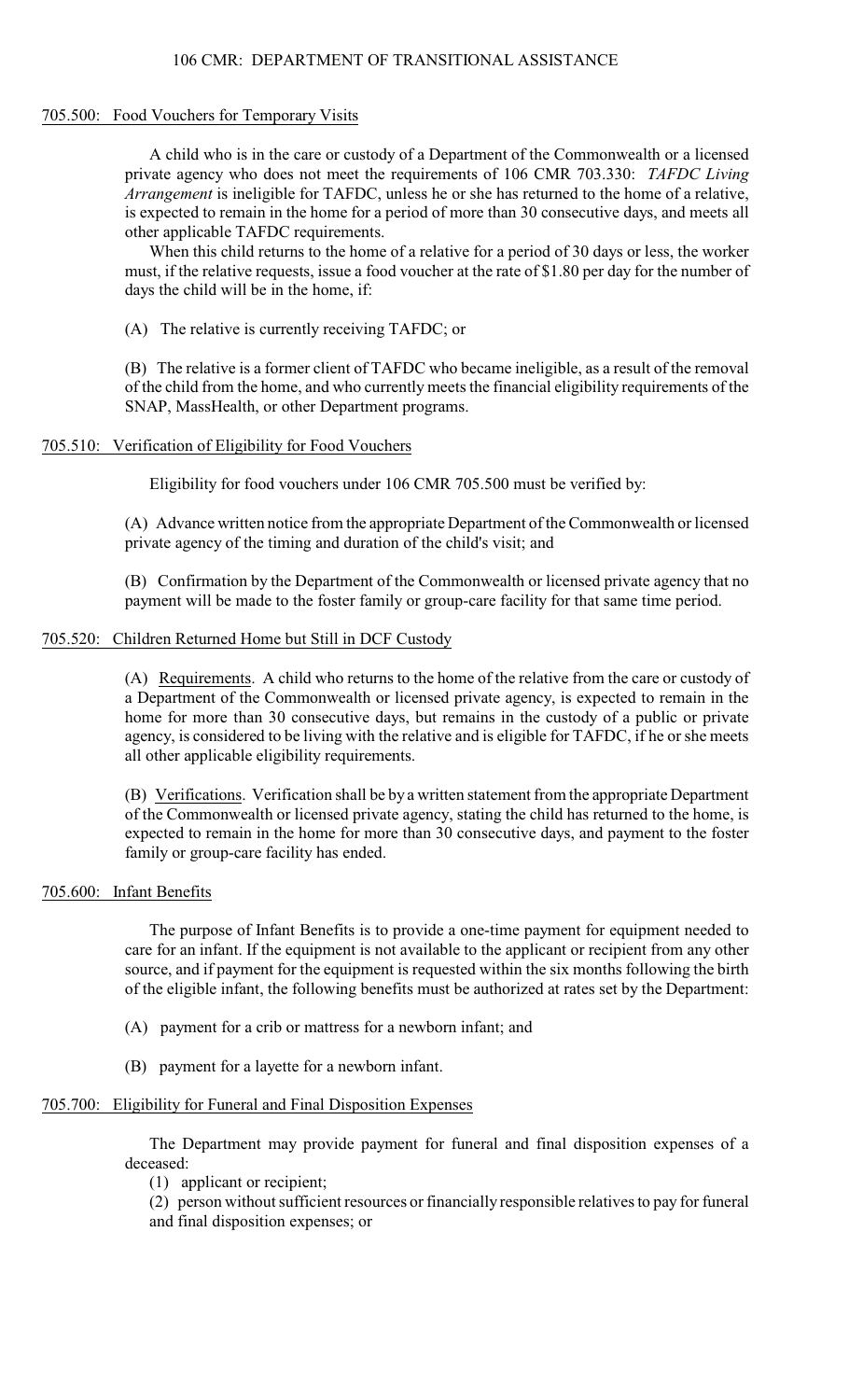#### 705.700: continued

(3) tperson whose identity is unknown. If payment is made for such expenses, the Department may assert a claim for reimbursement against the estate and/or other existing resources, including any financially responsible relatives, of the deceased. The Department shall determine the available financial resources that may exist and shall have the right of reimbursement from such resources.

Existing resources include, but are not limited to, savings, life insurance, RSDI and Veterans Administration death benefits.

## 705.710: Payment of Funeral and Final Disposition Expenses

 The Department may pay a sum not to exceed \$1,100 for the funeral and final disposition of expense of the funeral and final disposition does not exceed \$3,500 and that the request for an eligible deceased person in accordance with 106 CMR 705.700, provided that the total payment is made within six months of the decedant's date of death. Payment shall be made directly to the attendant funeral director.

The funeral director shall submit to the Department an itemized bill. Payment shall not be made for a funeral and final disposition for which the total cost exceeds \$3500. The funeral director shall report any payment by or future payment expected from sources other than the Department.

## 705.900: Maximum \$50 Support Payment

The first \$50 of the monthly obligation for current support received by the Department of Revenue (DOR) shall be paid to the TAFDC assistance unit. The payment shall be made promptly upon notification by DOR of the amount collected, and in no event later than the end of the third month following the month the collection was received.

### 705.910: Rent Allowance

 (A) TAFDC clients shall be eligible for a Rent/Mortgage Allowance of \$40 per month, provided:

- (1) the client does not reside in public, state or federally subsidized housing; and
- (2) the client has rent, mortgage, or room and/or board expenses.

Public housing is housing owned and operated by a housing authority in which the rent is based on a percentage of at least one of the occupants' income.

### (B) Subsidized housing is housing occupied under a:

- (1) Section 8 lease or occupancy agreement;
- (2) Massachusetts Rental Voucher Program lease or occupancy agreement;

(3) Teen Structured Living Program as specified in 106 CMR 703.180: *TAFDC Teen* 

*Parent Eligibility* and 703.183: *TAFDC Teen Parent Structured Residential Setting*; or

 (4) other state- or federally-funded program, in which the rent of at least one of the occupants is based in whole or in part on a percentage of his or her income.

#### 705.950: Voter Registration

 Voter registration application forms shall be made available at all local offices for applicants and clients who are U.S. citizens, and 18 years of age or older or who will 18 years of age on or before the next election.

### (A) The Department shall:

(1) inform applicants and clients of the availability of these forms at application, eligibility review, and when there is a change of address;

(2) assist in completing these forms unless assistance is refused; and

(3) receive completed voter registration application forms at the local offices to send to the proper local election offices.